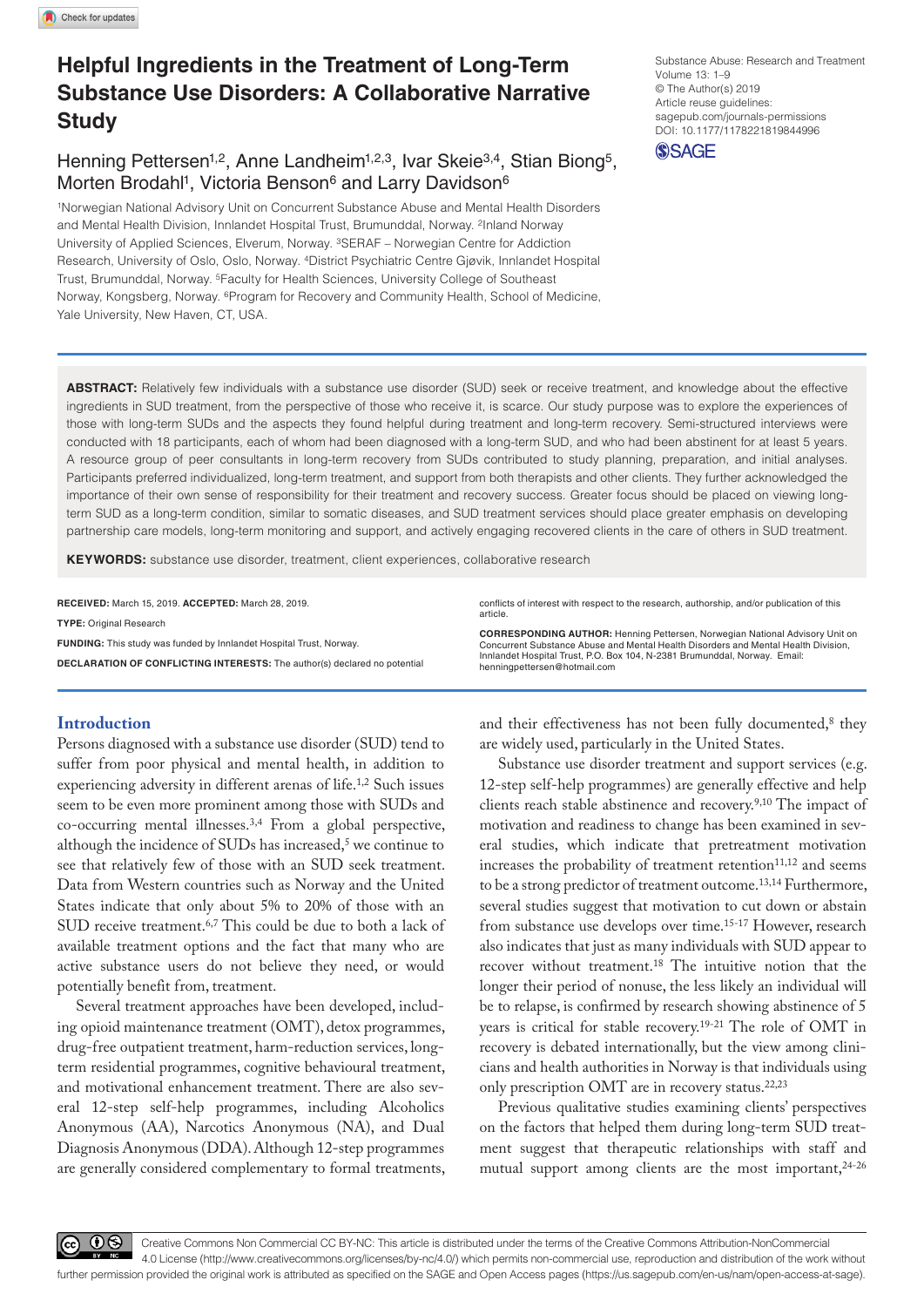along with support from family and friends.27 In particular, studies about opioid addiction treatment experiences indicate that OMT experiences differ based on the medication used.28 Participants in two studies experienced improved quality of life and a sense of freedom, as long as they followed the OMT treatment regimens (although having flexibility to be independent of supervision was also seen as important).29,30 The importance of building trusting relationships with OMT staff, and the need for flexible and individualized support, has been put forward in other studies.<sup>31,32</sup> Experiences with 12-stepbased self-help groups suggest that connectedness and support are most important to young adults,<sup>33</sup> while middle-aged adults view helping others as most important in their recovery.34 Finally, those who have been on the 'recovery journey' longer, place greater emphasis on nonabstinence-related goals such as employment, education, family reunification, spirituality, and giving back.21,35 In contrast, those who have spent shorter periods actively addressing their substance use problems are more focussed on abstinence-related goals, and they experience periods of decreased happiness and lowered self-esteem.36,37

It is already well known that factors such as pretreatment motivation, readiness to change, and/or receiving various forms of assistance from others are beneficial for behaviour change. We predominantly lack knowledge, however, about the experiened impact of different aspects of treatment on the initiation and maintenance of abstinence and recovery. Globally, few studies have examined the treatment experiences of both genders, individuals who used a diverse set of substances, and those who received a variety of SUD treatments. Thus, our overall research goal is to gain insight into how individuals with longterm SUD stop using substances over time. In this study, we specifically aimed to explore what those in long-term recovery found most helpful during their SUD treatment.

#### **Methods**

The study design was descriptive and exploratory, using individual semi-structured interviews to generate knowledge about individuals' experiences. A phenomenological narrative approach was applied in analysing the transcribed interviews. The details of the research design, context, recruitment, sample, and data collection have been described elsewhere.15

#### *A collaborative research design*

Clinical research into SUD and mental health disorder treatment is considered, by an increasing number of service users, to be disempowering and poorly reflective of service users' priorities.38-40 Having firsthand experience with the health condition being investigated, and/or the treatments being evaluated, can increase the quality, relevance, and utility of study findings.41 Thus, a resource group of peer consultants who had experienced longterm recovery from SUD was established when study planning was initiated in August 2015. The resource group's mandate was to contribute to the project by reviewing both the study aims and

research questions, and preparing the thematic interview guide. The resource group also contributed to analyses during an initial reading of the interview transcripts, and worked alongside H.P. to establish the initial themes. Members of the resource group (Morten Brodahl, Stig Haugrud, Tore Klausen, and Jeanette Rundgren) are affiliated with the Norwegian National Advisory Unit on Concurrent Substance Abuse and Mental Health Disorders. In addition, Victoria Benson, who is affiliated with the Programme for Recovery and Community Health at Yale University, contributed to the later stages of analysis and provided feedback on article drafts.

#### *Context*

The sample for this qualitative study was recruited from the Comorbidity Study: Substance Dependence and Concurrent Mental and Somatic Disorders (COMORB study), a longitudinal study of two cohorts from Norway concerning mental<sup>42,43</sup> and somatic<sup>44</sup> comorbidities, respectively. The two cohorts were (1) an 18-year follow-up of the Dual Diagnosis Study on psychiatric comorbidity in a heterogeneous sample of patients with SUD and (2) a 20-year follow-up of the study on OMT, in which somatic morbidity among dependent opioid users was assessed before, during, and after treatment. These two cohorts were merged for joint data collection in 2015, consisting of self-report assessment ( $N = 148$ ). The current qualitative study recruited participants from the 2016 joint cohort.

#### *Recruitment and sample*

Of the participants ( $N = 148$ ) who participated in the two cohorts during the 2016 follow-up, 35 met the inclusion criteria of the current study. Those who were excluded still had problematic substance use at follow-up or reported nonproblematic use within the previous 5 years. A purposive, criterionbased sampling procedure<sup>45</sup> was used to recruit a heterogeneous sample of 18 participants who had been in stable recovery for at least 5 years. Stable recovery was defined as abstaining from all substance use, being in OMT with prescribed medication, or engaging in unproblematic use of legal substances. Both being in stable recovery and having nonproblematic use of legal substances were assessed through self-report questionnaires. To obtain information-rich data that would provide insights and an in-depth understanding,<sup>46</sup> variance in gender, types of substances used, and experiences with different treatment types were sought.

The participants were 10 men and 8 women, ages 35–68 (mean: 54) years. They reported an active period of problematic substance use of 13–36 (mean: 21) years, followed by a period of abstinence of 5–18 (mean: 12) years. Six of the participants had mainly used heroin, five had primarily used alcohol, five had a history of mixed substance use, one had only used amphetamines, and one had only used cannabis. Eight of the participants were totally abstinent at the time of the interview;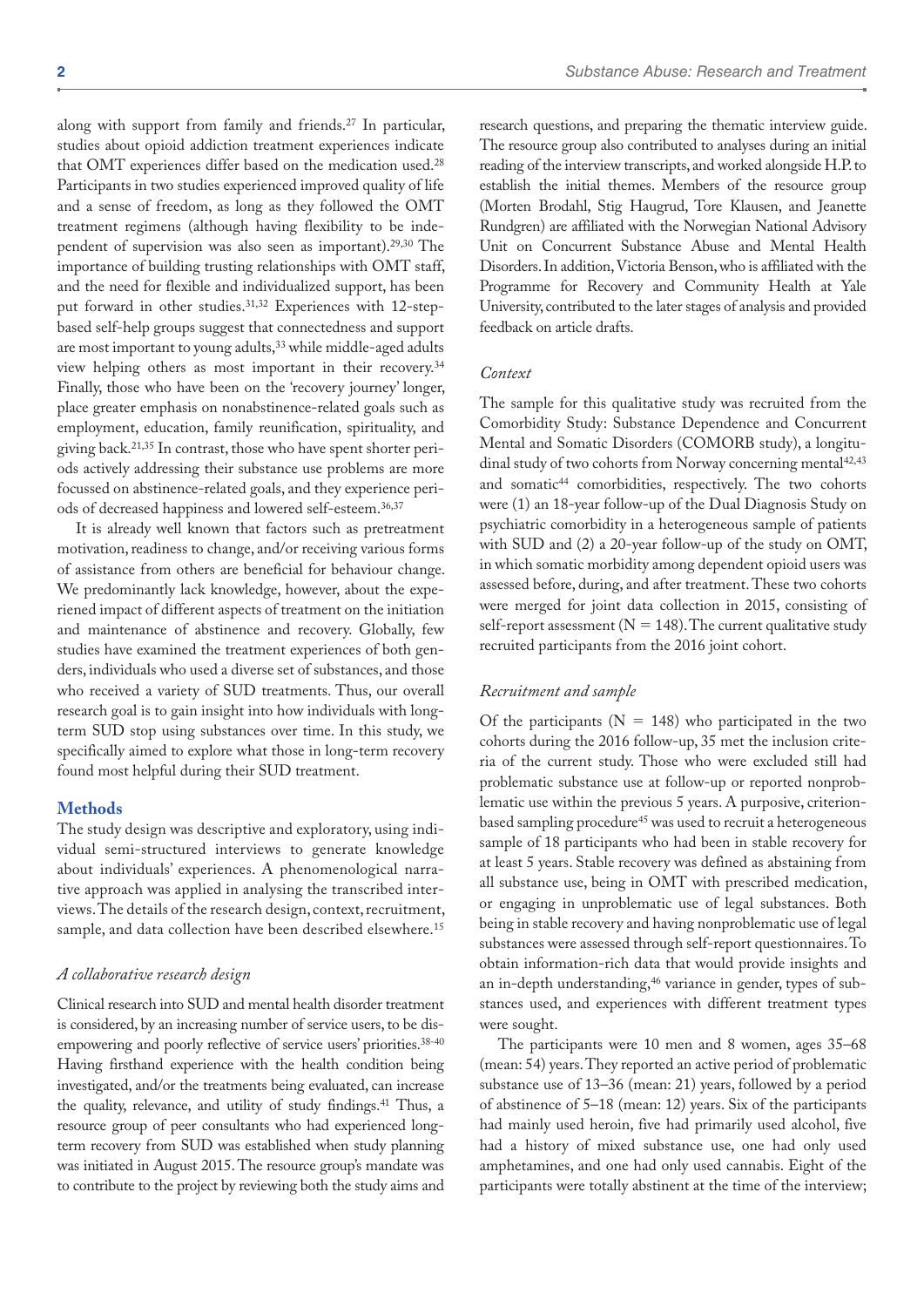10 reported nonproblematic alcohol use. Ten of the participants had been diagnosed with major depression and/or anxiety, as was assessed using the Composite International Diagnostic Interview (CIDI).47

With regard to their treatment experiences, all who had used heroin received OMT, and all but one of them had started methadone therapy during residential treatment. Those who had been dependent on alcohol or a mixture of substances had received long-term SUD treatment in institutions that used either a 12-step approach or the Therapeutic Community model, or had attended self-help groups such as AA or NA. A total of 16 participants had received long-term residential SUD treatment, and reported a total of three to eight institutional stays. Two participants had only been admitted to a detoxification unit or received another type of short-term treatment. Four of those six participants who attended 12-step programmes did so as part of residential treatment follow-up care.

#### *Data collection*

Given the time-consuming nature of our interview methods and group discussions for data analysis, 18 participants were considered both practical and sufficient. An interview guide comprising issues relevant to the study aim was developed. Face-to-face interviews conducted by H.P., lasting approximately 1 hour, were conducted with each of the 18 participants in their homes. Participants were asked to consider their experiences of abstaining from long-term substance use, including both their decisions and reasons for abstaining or using moderation, and their strategies and requirements to stay abstinent. The intention was to let participants reflect freely on their experiences and to ask clarifying questions without making interpretations.48 The same questions with designated prompts were used with most of the participants. The exception was that the two participants who had only received short-term treatment were asked less about their treatment experiences than the others. The interviews were recorded digitally, and verbatim transcription was completed before the next interview.

#### *Narrative analysis*

If the intention of research is to influence and contribute to changes, it can be effective to touch the receivers emotionally.49,50 Narratives which can contain emotional elements that unfold through diverse expressions, form the grounds for various interpretations among the recipients. As such, a narrative analysis seemed advantageous in this study. Informed by phenomenology,51 the interview transcripts were initially read with an open mind to bracket the researchers' preconceptions and focus attention on the information conveyed by the participants. In the initial analysis, each member of the resource group, in addition to H.P. and S.B., individually read the

transcripts after every four to five interviews. Overarching themes conveying issues related to reasons and strategies for abstaining were established. These themes were subsequently discussed and summarized in successive meetings between the resource group and H.P. Finally, we concluded by merging the findings into the main theme that included all 18 interviews. The main theme concerned what helped the participants during their SUD treatment experiences. Subsequently, 96 meaning units, consisting of sentences or paragraphs from the main theme, were identified and translated from Norwegian to English by H.P.

The next step involved moving from interview data to coherent revelatory descriptions employing empathic bridges within the narrative structure.<sup>50,52</sup> Essential to the narrative construction was maintaining focus on the basic narrative elements of metaphor, plot, character, and point of view<sup>53</sup> while summarizing each participant's story using a first-person perspective. Two of the peer consultants (M.B. and V.B.) developed nine narratives each, based on the meaning units that conveyed information about helpful ingredients in SUD treatment. Each interview contained recurrent expressions about treatment experiences but varied with respect to how much the participants emphasized treatment as important for their recovery. The main challenge for the peer consultants when writing the narratives was to establish a coherent story based on the meaning units. Since none of the peer consultants had any previous training in writing narratives, H.P. and L.D. gave advice during the initial phase of writing (e.g. how to establish a time line and how to shorten long sentences); the latter half of the writing was undertaken independently by the peer consultants. Furthermore, the established narratives were examined by H.P., who compared them with the overall interview information. Next, H.P. and L.D. developed 3 of the 18 main narratives, based on which of three treatment types the participants had experienced (OMT, long-term residential treatment, and self-help groups). These narratives were constructed using one participant from each of the three treatment types as a starting point, and then adding text from the interviews with the other participants who reported consistent treatment experiences, by using a cut and paste method to insert relevant meaning units. The main narratives were then reviewed by M.B. and V.B., and returned to H.P. for completion.

The last step in the narrative analysis was to closely examine the three treatment-type narratives for similarities and differences across their themes. This last step involved an iterative process of reading and commenting by the team members who had experience with SUD and SUD treatment but no formal training in qualitative analysis (M.B. and V.B.), and the researchers with no SUD experience but extensive experience with qualitative research methods (L.D. and H.P.). This method of developing consensus among team members with different backgrounds contributed to safeguarding the trustworthiness of the findings.54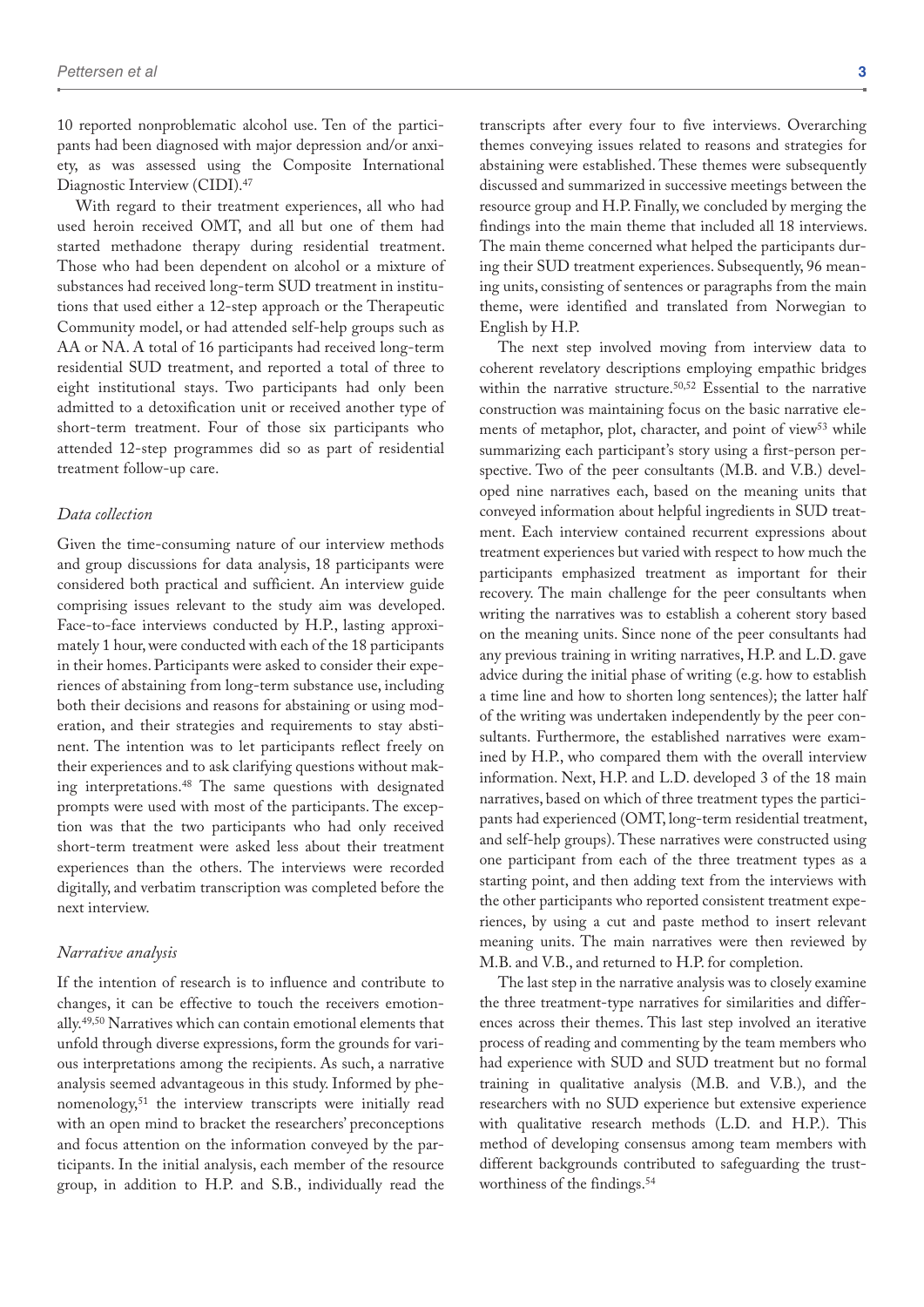#### *Ethical considerations*

The COMORB study was approved by the Regional Committee for Medical and Health Research Ethics, South-East Region (REK-no. 2014/1936). All survey participants gave written, informed consent and were informed that they could withdraw from the study at any stage. Consent covered the possibility that participants might be contacted for a further, in-depth interview. To insure anonymity, fictitious names are used when quoting participants and no identifiable participant information has been used herein.

#### **Results**

The following narratives use a first-person perspective to demonstrate how these participants described their treatment experiences. Each of the 18 interviews included expressions about which aspects of treatment were helpful; most, but not all, of their views are represented in these narratives.

Narrative 1: Kent (age 50 years) had used a mixture of heroin and other substances for 25 years and had been abstinent for the past 10 years. He had two grown children and was married to a woman who had a nearly identical substance use and recovery history. Kent had received long-term residential treatment on several occasions. He explained,

Regardless of treatment or not, I believe you have to be very motivated in order to quit substance use. It is crucial not to use residential treatment just to gain weight or to relax. A lot of people have such attitudes. I remember from my days, from the start of each winter, most treatment centres experienced a great influx of people for admission. Towards the spring, when the weather became nicer, it was the opposite: everyone requested a discharge back to the streets. In my opinion, you really need motivation to benefit from residential treatment.

I clearly recall my first treatment episode in the late 1980s. I had sparse knowledge about elementary chores of daily living, such as buying clothes or groceries. During my residential stays, I gained such knowledge. I learned about a lot of practical matters and their importance, because at some point in life you have to manage on your own, and having done some practical training, it made it easier for me to move on in the right direction. Because I stayed in residential treatment for longer periods, I also gained knowledge about handling all seasons. I had memories from the different seasons as an addict. Being institutionalized, I got to experience being sober for the first time over Christmas. To me, that was, in itself, an unusual and pleasant experience. Even if I didn't succeed in becoming stable and abstinent during most of my residential stays, I picked up something useful along the way. In particular, I recall being discharged from my last residential treatment, where I left feeling more self-confident than I had ever felt before.

I preferred individual conversations when attending treatment. During group discussions, when several were in attendance, I could not reveal a lot of my inner thoughts because one of my greatest challenges in life has been to share my feelings with other people. It actually felt more feasible to talk with my close family than to the treatment providers. But the good thing was that if you managed to open up, you received valuable feedback from the others. A lot of the group discussions were challenging, but seen in perspective, I realize that I came into contact with both my own and other participants' processes during such meetings.

More specifically, one of the treatment stays was helpful, because one of the treatment providers went out of his way to understand me and meet my needs. I had the feeling that he was there just for me. Of course he was not, but that was how I experienced our interactions. He was different from most of the other professionals in that he didn't care too much about the formal procedures at the centre. He focused on the years to come and at the same time he allowed me to bring back good memories from the years prior to my substance use career, such as the fishing trips or experiencing my very first bike ride.

But most important was when I finally realized that I was responsible for my own recovery. Nobody could ever help me if I didn't take on the heavy work myself. I also strongly believe that residential treatment is necessary if you are addicted. Polyclinic treatment doesn't fill the needs because you are not able to establish the necessary distance from people and places. I am aware that addiction services still offer a weekly polyclinic appointment, but if you still engage in the same 'playground', you don't have a chance to get new 'playmates'. I strongly believe you need a change of scenery to become abstinent.

Narrative 2: Anna (age 60 years) developed a heroin addiction after suffering from severe long-term pain following back surgery and had been abstinent for the past 17 years. She had been to residential SUD treatment several times before receiving OMT. She explained,

I have had, and still have, serious physical health issues. That was also the main reason why I started using heroin in the first place and was using it regularly for more than 30 years. When being discharged from the hospital after back surgery, I simply didn't receive proper pain-relieving medication. I felt kind of left on my own.

Subsequently I asked for treatment, and yet it took three years before they gave consent to give me methadone. The reasons given were that they wanted to find out how motivated I was. But when you are really in the gutter, you don't apply just for fun when you finally get the chance to try something that can save you. After I decided to apply, I was thinking, 'If methadone does not help me, there is really no hope'. I was really just grasping at straws, because I felt totally helpless.

Methadone was a medicine that really helped me from the beginning. I remember well, because the first time I received it I had severe withdrawal symptoms and felt both physically and mentally sick. I recall the treatment providers asking me to empty the bottle and I thought that those drops wouldn't help me much – I would have preferred to inject it. But after just 10–15 minutes, I had a sensation of free breathing and being able to relax. The stress and the anxiety went away and it was as if I had reached some kind of comfort and well-being without having taken any substances. Also, the cravings for substances were gone, and after some time I was able to envision a better future for myself. From then on, I actually felt that I got a second chance.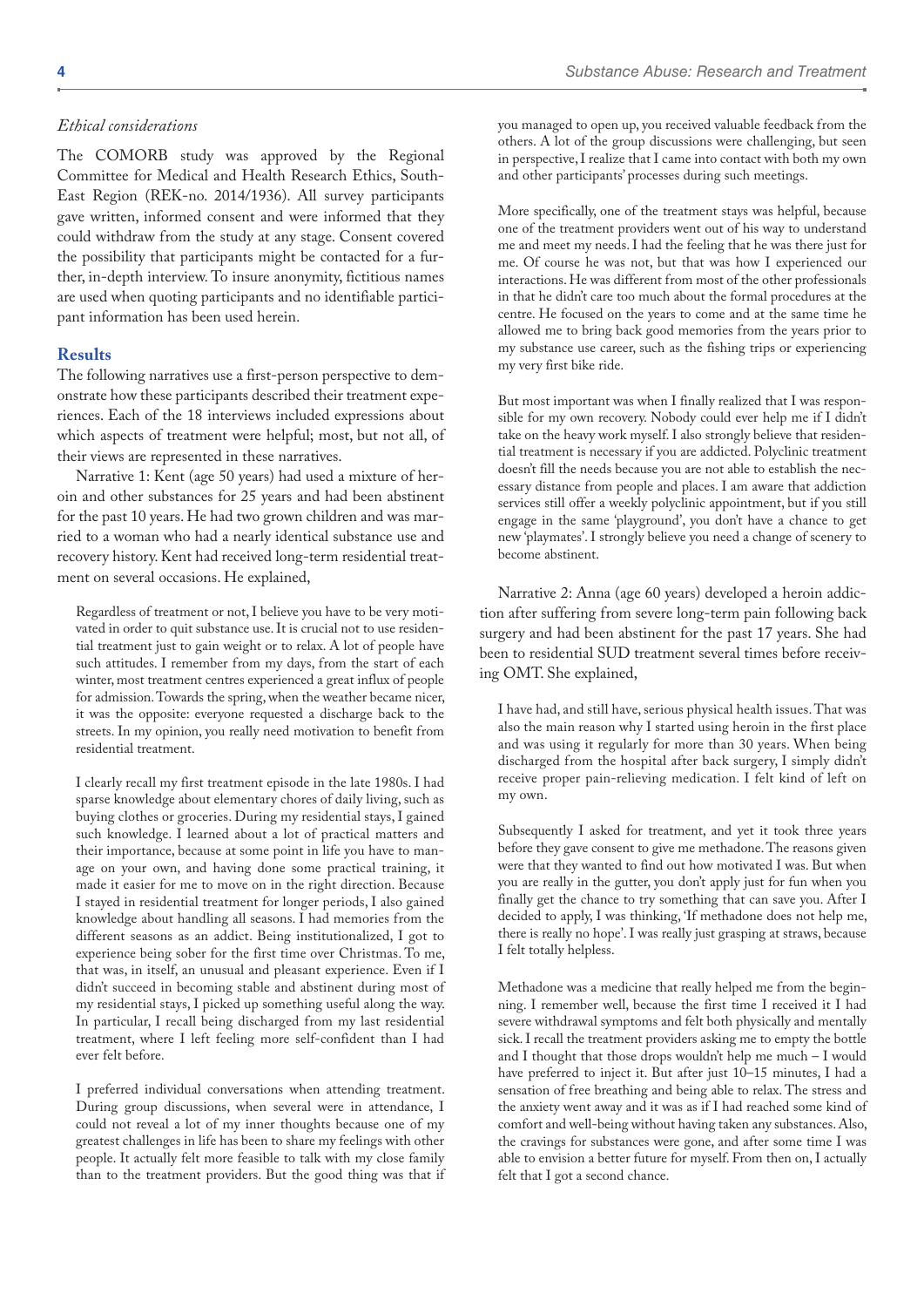Then after being institutionalized for some months, I told the treatment providers that I didn't want to leave because I felt I needed more time, and because I began experiencing some side effects of the medication, and I still suffered physical pain. Because I had experienced several residential stays previously without methadone treatment that had proven unsuccessful, I needed to build up my strength to be able to meet people again, and to face daily living. Considering I had been in my own bubble for all those years, it took some time to rearrange my habits. Thinking back, it was due to both my stubbornness and my courage to challenge the service providers that I got the best out of the treatment. I think if you are invited to share in the decisions about your treatment, then I believe this responsibility is of such significance that it can prevent relapse as well. Eventually, the doctors adjusted my medications and the treatment providers accepted my argument for an extended stay at the institution. My experience is that most of those starting up with methadone have to attend either residential treatment or receive other kinds of support, because they don't manage on their own. Having the opportunity to share my experiences with other people in treatment was, to me, the best support.

The methadone treatment programmes are basically established as a 'one size fits all' style. But I think people experience methadone quite individually, because we have different backgrounds. A youngster developing into severe heroin use and entering methadone treatment may have other needs and experiences compared with myself, having had most of my adult years living in drug use circles before entering treatment.

Narrative 3: Susanne (age 58 years) was divorced from a husband who also had addiction problems; she had two adult daughters. Susanne was addicted to cannabis and alcohol for nearly 30 years and had been abstinent for the past 8 years. She had received short-term detox treatment before entering a 12-step programme. She explained,

I remember thinking that even though acknowledging that my marijuana and alcohol use was way out of control, it was not in my mind to seek help because this was something I should manage on my own. I think it's the very notion of always managing on your own that confines your possibilities. But I believe defining addiction as an illness has a beneficial effect psychologically, because it takes away a heavy burden from many of us suffering from such problems. We carry a lot of guilt and shame after making bad choices throughout life. In my case, it was about being a bad mother and a bad wife. I was neglecting people close to me when smoking, and often lost control when I drank.

To me, the key to stable abstinence has been the membership in AA, with regular meetings all these years. It hasn't been a quick fix, but it has been crucial to realize my own powerlessness and why I didn't manage daily living. I had to give answers to such issues about myself and then share them with my sponsor in the programme. She was a quite straightforward woman, no kidding around, and we developed a good relationship. She confronted me in several ways, and I had no other possibilities than to face my challenges. Besides, I had to do services, which implied I had to engage in helping newcomers entering the programme. I was fully engaged, and the first person I helped really managed to quit drinking, so I had kind of success, and it strengthened me as well.

What I found in AA was a down-to-earth approach with concrete working tasks. I see it as a simple programme for difficult people. Initially in my career as an abstainer, I was searching for who to blame. But trying to find out who, outside of myself, was responsible for my addiction issues ended up in nothing. I realized that I had to be responsible for my own choices. The fortunate thing with admitting that you are addicted, is that some of the addiction problems actually let go.

At one of the AA meetings, I met a guy who told me his story, which was much worse than mine. At that time I still had a home and a steady job as a teacher in a public school. In contrast, this guy had been living on the street and had endured a very difficult life. Listening to his story made me kind of humble, because until then, I had mostly felt terribly sorry for myself and then I had to admit that somebody had actually been through more challenging times than I had. I recall this episode as a pivotal discovery for my own recovery.

AA was really important to me in the beginning of my abstaining career, by providing a social network other than what the milieu of substance users represented. It is not that easy, as a 49-year-old, to cut off contact with all your friends and acquaintances. Then you are suddenly on your own. For me, it could have become very lonely, because my husband had left, and both my daughters were drifting away from me. And besides, AA implies a social network where you meet recognition and are seen as the person you are. Often during meetings, I can still enjoy a good laugh when someone tells her story that seems almost equal to mine. But also, I have an arena where I can sit down just to talk if I have a bad day. A lot of non-addicted people have attended our meetings expressing a wish to have a similar place to visit once in a while.

#### **Discussion**

The primary study findings include similarities across the narratives, including the advantage of receiving long-term care, whether through prolonged stay in an institution or ongoing self-help group attendance. Participants also appreciated the individualized accommodations they received in successful treatment and were also aware that they bore personal responsibility for their own treatment success. The three narratives also reflected an appreciation for hearing the stories of, and receiving support from, other clients, which they reported had helped them confront and address their own issues.

The narratives also differed insofar, as the participants' experiences reflected their various SUD treatment types. For instance, using heroin and entering OMT implied a focus on the effects of methadone, which was not part of the experiences of those in non-medical treatments. Furthermore, long-term residential stays seemed to provide valuable training in practical skills, which was not mentioned in the narrative about participating in a self-help group. Finally, the impact of a social network on SUD recovery emerged as being crucial among those attending self-help groups, both during regular attendance and when they kept in contact later in recovery; in contrast, there was less focus on the social aspect in the narrative reflecting OMT experiences.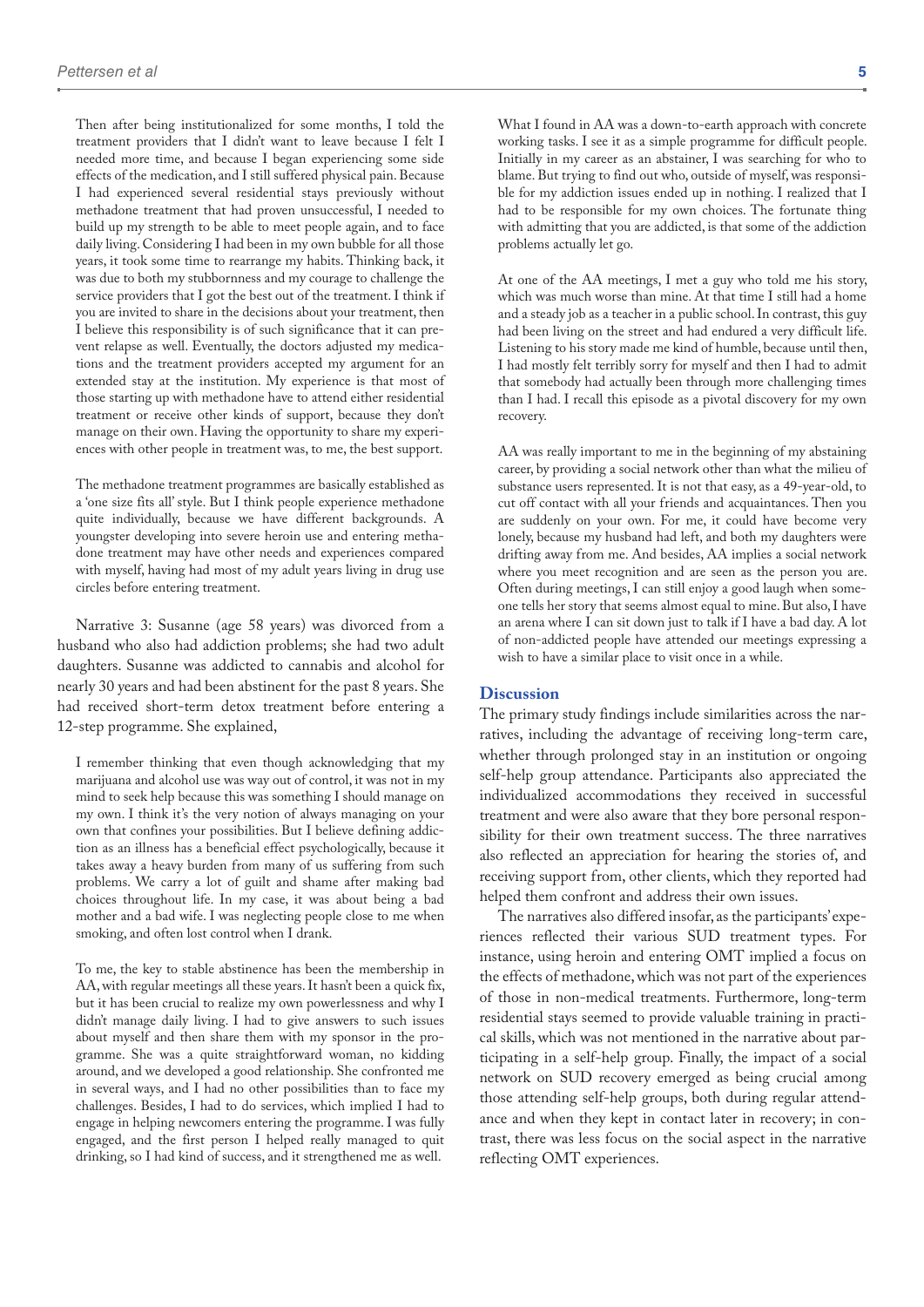These findings will be discussed according to the recovery management (RM) model, which offers a relatively new perspective on SUD treatment by calling for nothing less than substantive, systemic transformation. Recovery management's focus is on viewing SUDs as long-term disorders, in the same manner as we view other long-term disorders such as diabetes, asthma, and hypertension. In short, RM argues that SUDs need to be addressed in a manner distinct from the current acute care model used in most SUD treatments. Recovery management can be seen as a philosophy of organizing SUD treatment and recovery support services to enhance early prerecovery engagement, recovery initiation, long-term recovery maintenance, and quality of personal/family life in long-term recovery.55

Despite research showing that long-term SUD treatment is thoroughly beneficial,56,57 the acute care model remains the prevailing paradigm, with its main objectives being gradual decrease in inpatient stay and increased cost-effectiveness. Furthermore, high turnover in the SUD treatment workforce, and consequently disrupted relationships, is another barrier to long-term care and follow-up.58 Findings from this study show that both long-term stay at an institution and several residential stays over years were valued by our participants. The benefits of permanent or enduring meetings with a 12-step group were also underscored. The participants emphasized the helpful aspects of long-term care, which were relatively independent of which substance(s) they had used or what treatment type they had received. The exception to this was methadone treatment, about which reports of the immediate effects were seen as a turning point, although long-term follow-up and support were often also needed. This is consistent with research showing that beneficial outcomes of SUD treatment increase in proportion to treatment duration<sup>59-61</sup> and that SUD care should not last for fewer than 3 months for nonmethadone treatment and not less than 1 year for methadone treatment.<sup>62</sup> Considering that our participants had problematic substance use for an average of 21 years, it is unsurprising that their narratives underscore the significance of also needing several years for recovery. This long-term perspective is also in accord with the main principle of RM55 but has not been reflected in previous qualitative studies of clients' treatment preferences.

Of similar importance, person-centredness and individualization of services have emerged as cornerstones of effective SUD treatment<sup>63,64</sup> and are highlighted as leading principles in national SUD treatment guidelines.62,65 The narratives in this study reveal that these participants appreciated the service providers who used a 'personal connection', or saw the clients as individuals beyond their substance use problems. These aspects of effective treatment further reflect RM principles that client choice and individualized matching afford the best prospects for successful long-term SUD recovery.55

Although the narrative about OMT underscores the immediate and positive effects of medication, it also points to the importance of being invited to share decisions about treatment, including both discussion about medication options and treatment durations. These findings are consistent with previous research on client perspectives about which aspects of OMT are helpful.30,31 Furthermore, individualizing OMT treatment is challenging because many service users still view monitoring and supervision as the main characteristics of these services.29

The recovery story as a personal battle in which individuals mobilize internal resources to manage daily living is well established in Western cultures.<sup>66,67</sup> Reflecting this personal battle, the narratives herein convey aspects of how the participants, as service recipients, feel they have a personal responsibility to make the best of their treatment. One participant explained that being invited to share in her treatment decisions gave her a greater sense of responsibility. Another participant reported finally recognizing that he was responsible for his own recovery. This sense of personal responsibility for the recovery process is also articulated in the philosophy of 12-step programmes.68 Comparing treatment approaches used for those with long-term disorders with those with SUDs, we find that in the former there is substantially greater focus on collaborative care and that patients are empowered to assume responsibility for the long-term management of their disorders.69 The dominant view among clinicians providing SUD treatment is that one is not responsible for the disease, but for one's recovery.<sup>70</sup> Furthermore, it is important to underscore that personal responsibility is context specific in the sense that health risk and illness development, SUD included, are also rooted in the social determinants of health (e.g. income, occupation, education, gender, ethnicity, and general living conditions).71 According to RM's principles, the transition from a professional-directed treatment plan to a clientdirected recovery plan encourages client responsibility. On the other hand, this must be balanced so that clinicians, rather than withdrawing from care, function as counsellors or consultants (i.e. instead of the sole expert). The transtheoretical model of change (TTM)<sup>72</sup> is the most widely used motivational theory of behaviour change in SUD research and treatment. In this respect, client responsibility can be seen as similar to transferring from the action stage to the maintenance stage of the TTM, which is associated with the initiation of substance use behaviour when abstinence has been reached but not firmly established. Furthermore, clients who are active in their treatment rate their experience more positively, remain in treatment longer, and achieve better recovery outcomes.73,74 To our knowledge, this is the first study to assess client preferences and to underscore the importance of personal responsibility in SUD treatment.

Based on these narratives, hearing other clients' stories is important for recovery among those attending self-help groups. This has also been shown in previous studies<sup>75,76</sup> and is unsurprising, since social processes such as observation, imitation, and the expectation of peers are some of the basic factors in the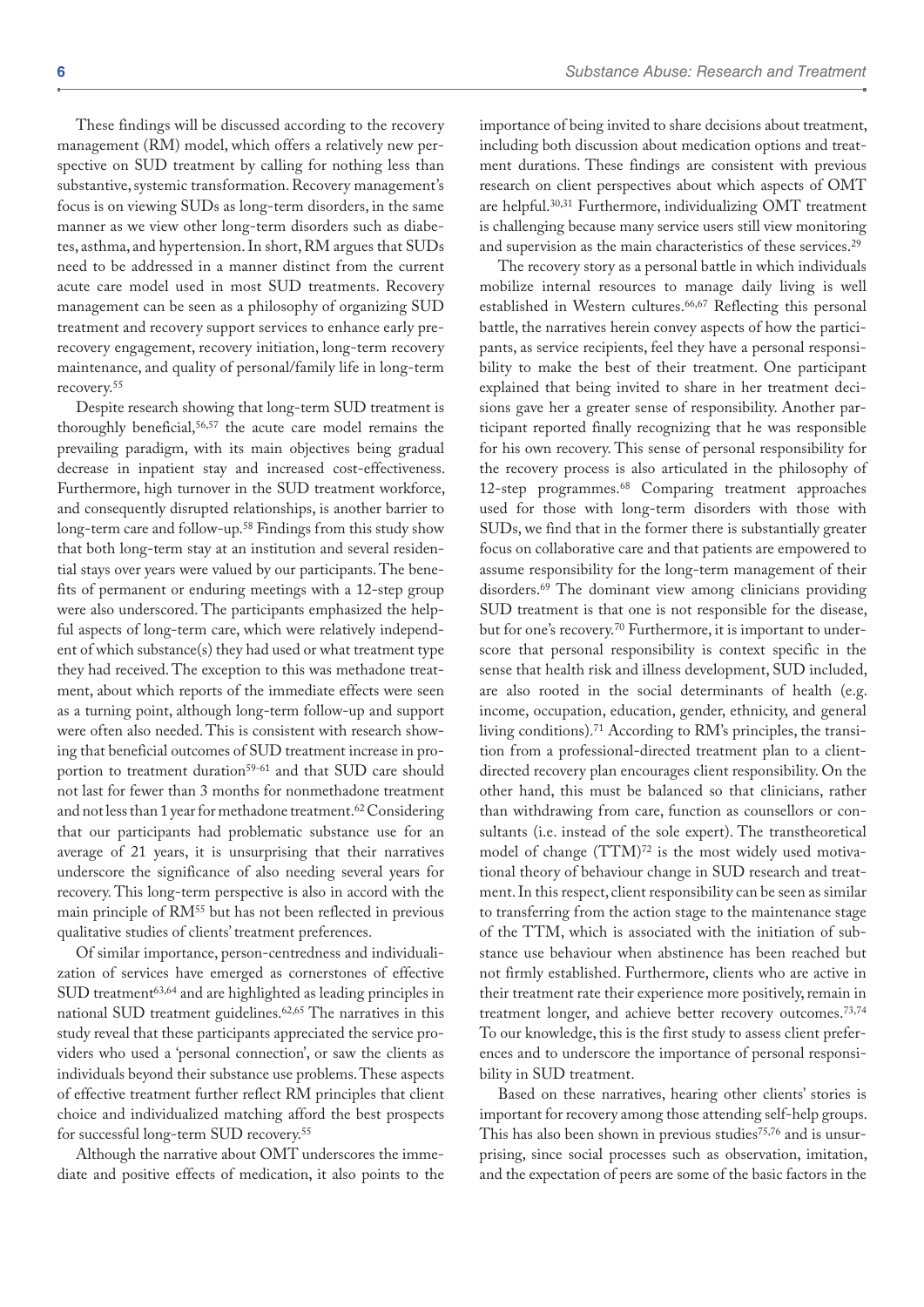12-step programme philosophy.68 However, these narratives also show that when participants are in long-term residential treatment programmes, participating in group discussions or activities with peers often allowed them to share experiences, consistent with previous qualitative findings.24-26 Although previous studies included younger clients with shorter substance use histories than ours and were conducted in the United Kingdom, United States, and Norway, respectively, the findings are similar. This indicates that hearing stories and exchanging experiences with peers can be just as helpful for clients in reaching recovery as traditional contact between the client and a professional therapist. The efficacy of peer support in SUD treatment has also been supported in recent reviews.77-79 Being recognized was seen by our participants as an important step towards abstinence and recovery; this was accomplished mainly through contact with other clients during treatment. This supports RM's philosophy concerning the importance of reengaging those in recovery and developing a peer-recovery support network.<sup>55</sup>

The study findings reveal a number of important factors in SUD treatment, going beyond established constructs, such as pretreatment motivation and readiness to change, given our focus on the clients' treatment experiences. Individuals who abstain from substance use are seldom included as participants in research projects, emphasizing the importance of our heterogeneous study sample. The study sample consisted of persons in recovery in a Norwegian context. As mentioned previously, SUD development is influenced by contextual factors and social determinants of health, which is the case also with SUD recovery. Thus, that our study sample is not representative of the full range of clients with SUD treatment experiences may limit the transferability of our findings. Furthermore, since recruitment was based primarily on logistics, findings may not fully capture the breadth of experience. In addition, a potential source of bias may be that the meaning units were translated from Norwegian to English by only one person, rather than through a process of cross-translation and back-translation undertaken by multiple people.

One major limitation was that we used participants' retrospective recall of their experiences, which is problematic, given the fallibility of memory. Reports of events occurring several years earlier are influenced by frequent rehearsal. However, exploring these experiences directly through participants' narratives, through research collaboration with a team of former substance users, enabled us to focus deeply on the meaning of participants' treatment experiences and recovery. Furthermore, collaborating with those with firsthand SUD experience to guide preparation, data analysis, and write-up, contributed to internal data validity as well as a broader interpretation of the findings. This was an exploratory study, and as such, data interpretation should be considered within the context of qualitative research.

#### **Conclusions**

Our findings are generally consistent with previous reports of the factors that individuals with long-term SUDs find helpful in their treatment. The importance of individually tailored treatment and sharing experiences with, and receiving support from, other clients have been reported in both qualitative and quantitative studies. However, the importance of longterm treatment and clients' personal sense of responsibility have not been previously emphasized in qualitative studies of clients' treatment preferences. Moreover, these findings strongly support the basic elements of the RM model,<sup>55</sup> as opposed to the traditional acute care SUD treatment model. Ultimately, it is important to develop services to reach people at the early and middle stages of SUD, using case management or assertive outreach, service delivery at nonstigmatized service sites, and extended clinic hours. Services should employ greater collaborative, or partnership models of care, and develop client-directed recovery plans. Furthermore, services need to emphasize continuity of rapport building and maintenance through a primary recovery support relationship over time, and actively engage recovering clients to give back as peer mentors. Finally, to secure continuity of care, primary responsibility for posttreatment contact should be that of the treatment institution, not the client.

#### **Acknowledgements**

The authors thank the study participants for their time and participation. They also express their gratitude to Jeanette Rundgren, Stig Haugrud, and Tore Klausen, members of the resource group, for their valuable contributions to study preparation and early data analysis.

#### **Author Contributions**

HP collaborated with the resource group on preparing the study and the writing of the interview guide, conducted the interviews, and collaborated with S.B. and the resource group on initial data analysis. HP, MB, VB, and LD conducted the later data analysis. HP had the primary role in drafting the manuscript, with inputs from MB, VB, LD, AL, IS, and SB. All authors read and approved the final manuscript.

#### **Author's Note**

AL, IS, SB, MB, VB, and LD contributed equally to this work.

#### **References**

- 1. National Institute on Drug Abuse (NIDA). Trends and statistics. Website. [https://](https://www.drugabuse.gov/related-topics/trends-statistics) [www.drugabuse.gov/related-topics/trends-statistics.](https://www.drugabuse.gov/related-topics/trends-statistics) Updated 2016. Accessed February 4, 2018.
- 2. European Monitoring Centre for Drugs and Drug Addiction. *European Drug Report 2018: Trends and Developments*. Lisbon, Portugal: European Monitoring Centre for Drugs and Drug Addiction; 2018.
- 3. Carra G, Johnson S, Crocamo C, et al. Psychosocial functioning, quality of life and clinical correlates of comorbid alcohol and drug dependence syndromes in people with schizophrenia across Europe. *Psychiatry Res*. 2016;239:301-307.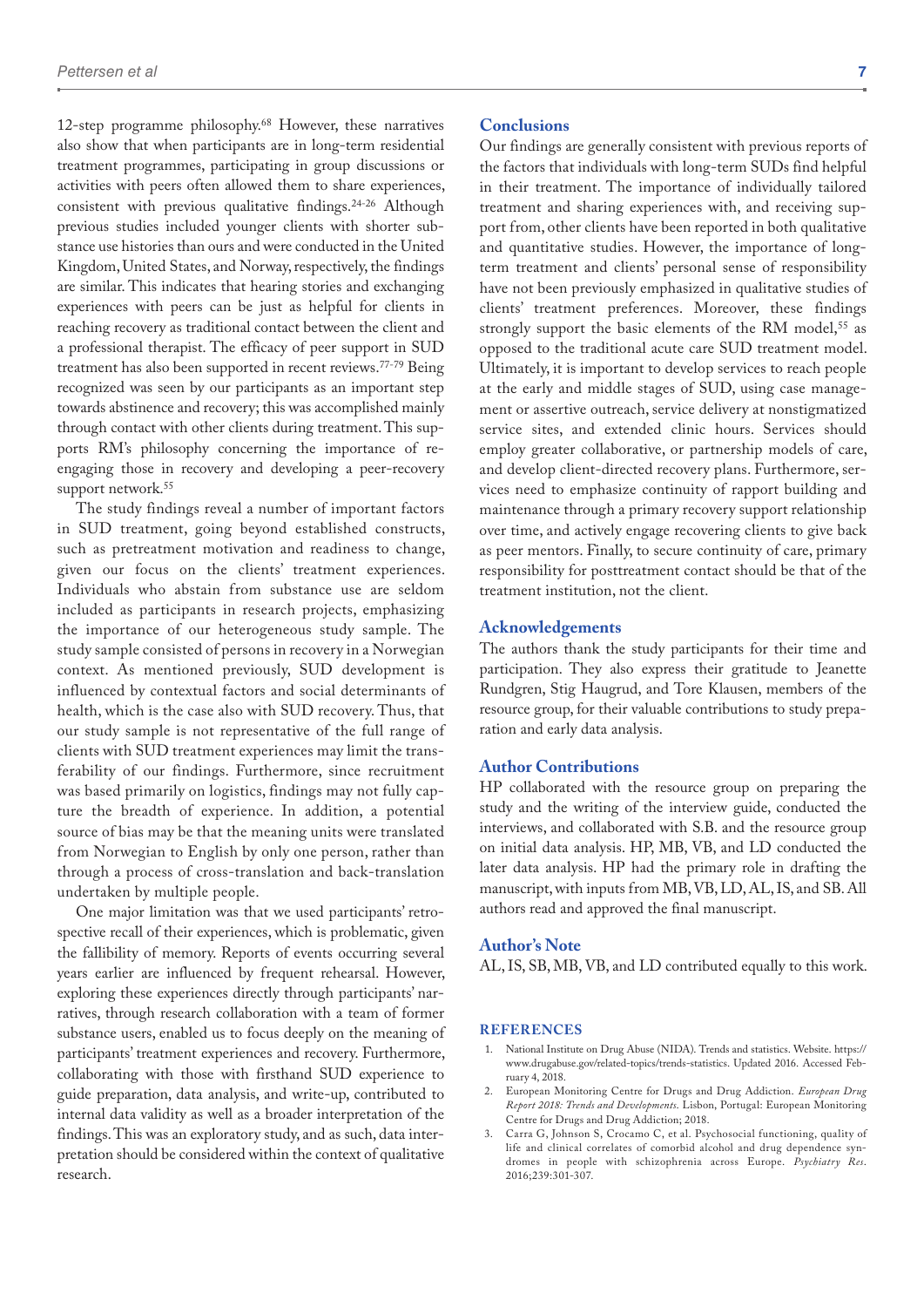- 4. Buckley PF. Prevalence and consequences of the dual diagnosis of substance abuse and severe mental illness. *J Clin Psychiatry*. 2005;67:5-9.
- Whiteford HA, Degenhardt L, Rehm J, et al. Global burden of disease attributable to mental and substance use disorders: findings from the Global Burden of Disease Study 2010. *Lancet*. 2013;382:1575-1586.
- 6. SAMHSA. *Results From the 2015 National Survey on Drug Use and Health: Summary of National Findings*. Rockville, MD: Substance Abuse and Mental Health Services Administration; 2016.
- 7. Norwegian Institute of Public Health. *Alcohol and Other Psychoactive Substances. Public Health Report 2016*. Oslo, Norway: Norwegian Institute of Public Health; 2016.
- 8. Ferri M, Amato L, Davoli M. Alcoholic anonymous and other 12-step programmes for alcohol dependence. *Cochrane Database Syst Rev*. 2006;3:CD005032.
- Babor T. Treatment systems for population management of substance use disorders: requirements and priorities from a public health perspective. In: El-guebaly N, Carra G, Galanter M, eds. *Textbook of Addiction Treatment: International Perspectives*. Milan, Italy: Springer; 2015:1213-1229.
- 10. Ries R, Fiellin D, Miller S, Saitz R. *The ASAM Principles of Addiction Medicine*. Philadelphia, PA: Lippincott Williams & Wilkins; 2014.
- 11. Shields A, Morrison A, Conner B, Urada D, Anglin M, Langshore D. Treatment motivation predicts substance use treatment retention across individuals with and without co-occurring mental illness. *Int J Ment Health Addict*. 2014;12:795-805.
- 12. Philips B, Wennberg P. The importance of therapy motivation for patients with substance use disorders. *Psychotherapy (Chic)*. 2014;51:555-562.
- 13. Adamson S, Sellman J, Frampton C. Patient predictors of alcohol treatment outcome: a systematic review. *J Subst Abuse Treat*. 2009;36:75-86.
- Laudet A, Stanick V. Predictors of motivation for abstinence at the end of outpatient substance abuse treatment. *J Subst Abuse Treat*. 2010;38:317-327.
- 15. Pettersen H, Landheim A, Skeie I, et al. Why do those with long-term substance use disorders stop abusing substances? a qualitative study. *Subst Abuse Res Treat*. 2018;12:1-8.
- 16. Korcha R, Polcin D, Bond J, Lapp W, Galloway G. Substance use and motivation: a longitudinal perspective. *Am J Drug Alcohol Abuse*. 2011;37:48-53.
- 17. Brunelle N, Bertrand K, Landry M, Flores-Aranda J, Patenaude C, Brochu S. Recovery from substance use: drug-dependent people's experiences with sources that motivate them to change. *Drug Educ Prev Policy*. 2015;22:301-307.
- Klingemann H, Sobell MB, Sobell LC. Continuities and changes in self-change research. *Addiction*. 2010;105:1510-1518.
- 19. Dennis ML, Foss MA, Scott CK. An eight-year perspective on the relationship between the duration of abstinence and other aspects of recovery. *Eval Rev*. 2007;31:585-612.
- Hser Y. Predicting long-term stable recovery from heroin addiction: findings from a 33-year follow-up study. *J Addict Dis*. 2007;26:51-60.
- 21. Kaskutas LA, Borkman TJ, Laudet A, et al. Elements that define recovery: the experiential perspective. *J Stud Alcohol Drugs*. 2014;75:999-1010.
- 22. Lobmaier P, Gossop M, Waal H, Bramness J. The pharmacological treatment of opioid addiction: a clinical perspective. *Eur J Clin Pharmacol*. 2010;66:537-545.
- 23. WHO. *Guidelines for the Psychosocially Assisted Pharmacological Treatment of Opioid Dependence*. Geneva, Switzerland: World Health Organization; 2009.
- 24. Lovejoy M, Rosenblum A, Magura S, Foote J, Handelsman L, Stimmel B. Patients' perspective on the process of change in substance abuse treatment. *J Subst Abuse Treat*. 1995;12:269-282.
- 25. Bacchus L, Marsden J, Griffiths P, et al. Client perceptions of inpatient treatment: a qualitative account with implications for service delivery. *Drug Educ Prev Policy*. 1999;6:87-97.
- 26. Nordfjaern T, Rundmo T, Hole R. Treatment and recovery as perceived by patients with substance addiction. *J Psychiatr Ment Health Nurs*. 2010;17:46-64.
- 27. Orford J, Hodgson R, Copello A, et al. The clients' perspective on change during treatment for an alcohol problem: qualitative analysis of follow-up interviews in the UK Alcohol Treatment Trial. *Addiction*. 2006;101:60-68.
- 28. Sohler N, Weiss L, Egan JE, et al. Consumer attitudes about opioid addiction treatment: a focus group study in New York City. *J Opioid Manag*. 2013;9:111-119.
- 29. Granerud A, Toft H. Opioid dependency rehabilitation with the opioid maintenance treatment programme – a qualitative study from the clients' perspective. *Subst Abuse Treat Prev Policy*. 2015;10:35.
- 30. Notley C, Holland R, Maskrey V, Nagar J, Kouimtsidis C. Regaining control: the patient experience of supervised compared with unsupervised consumption in opiate substitution treatment. *Drug Alcohol Rev*. 2014;33:64-70.
- 31. Vanderplasschen W, Naert J, Vander Laenen F, De Maeyer J. Treatment satisfaction and quality of support in outpatient substitution treatment: opiate users' experiences and perspectives. *Drug Educ Prev Policy*. 2015;22:272-280.
- 32. Vigilant LG. 'I am still suffering': the dilemma of multiple recoveries in the lives of methadone maintenance patients. *Sociolog Spect*. 2008;28:278-298.
- Dadich A. Expanding our understanding of self-help support groups for substance use issues. *J Drug Educ*. 2010;40:189-202.
- 34. Johansen AB, Brendryen H, Darnell FJ, Wennesland DK. Practical support aids addiction recovery: the positive identity model of change. *BMC Psychiatry*. 2013;13:201.
- Laudet AB, White W. What are your priorities right now? Identifying service needs across recovery stages to inform service development. *J Subst Abuse Treat*. 2010;38:51-59.
- 36. Margolis R, Kilpatrick A, Mooney B. A retrospective look at long-term adolescent recovery: clinicians talk to researchers. *J Psychoactive Drugs*. 2000;32:117-125.
- Kelly J, Greene M, Bergman B. Beyond abstinence: changes in indices of quality of life with time in recovery in a nationally representative sample of U.S. adults. *Alcohol Clin Exp Res*. 2018;42:770-780.
- 38. Trivedi P, Wykes T. From passive subjects to equal partners. *Br J Psychiatry*. 2002;181:468-472.
- 39. Souleymanov R, Kuzmanovic D, Marshall Z, et al. The ethics of communitybased research with people who use drugs: results of a scoping review. *BMC Med Ethics*. 2016;17:25.
- 40. Faulkner A. *The Ethics of Survivor Research: Guidelines for the Ethical Conduct of Research Carried Out by Mental Health Service Users and Survivors*. Bristol, England: Policy Press; 2004.
- 41. Davidson L, Bellamy C, Flanagan E, Guy K, O'Connell M. Maximizing opportunities for recovery – a participatory approach. In: Mccormack B, Eide T, Skovdal K, Eide H, Kapstadand H, Van Dulmen S, eds. *Person-Centered Healthcare Research*. London, England: Wiley; 2017:69-85.
- Bakken K, Landheim A, Vaglum P. Substance-dependent patients with and without social anxiety disorder: occurrence and clinical differences: a study of a consecutive sample of alcohol-dependent and poly-substance-dependent patients treated in two counties in Norway. *Drug Alcohol Depend*. 2005;80:321-328.
- 43. Landheim A. *Mental illness in patients in substance abuse treatment: prevalence and relation to long-term substance abuse* [dissertation]. Oslo, Norway: University of Oslo; 2007.
- 44. Skeie I. *Somatic morbidity among dependent opioid users before, during and after opioid maintenance treatment: longitudinal cohort studies of acute and subacute disease incidence* [dissertation]. Oslo, Norway: University of Oslo; 2012.
- 45. Patton MQ. *Qualitative Research & Evaluation Methods*. London, England: SAGE; 2002.
- 46. Miles MB, Huberman AM, Saldaña J. *Qualitative Data Analysis: A Methods Sourcebook*. Thousand Oaks, CA: SAGE; 2013.
- Robins L, Wing J, Wittchen H, et al. The Composite International Diagnostic Interview: an epidemiologic instrument suitable for use in conjunction with different diagnostic systems and in different cultures. *Arch Gen Psychiatry*. 1989;45: 1069-1077.
- 48. Kvale S, Brinkman S. *InterViews: Learning the Craft of Qualitative Research Interviewing*. 2nd ed. Thousand Oaks, CA: SAGE; 2009.
- 49. Grant A. Researching outside the box: welcoming innovative qualitative inquiry to nurse education today. *Nurse Educ Today*. 2016;45:55-56.
- 50. Sells D, Topor A, Davidson L. Generating coherence out of chaos: examples of the utility of empathic bridges in phenomenological research. *J Phenomenol Psychol*. 2004;35:253-271.
- 51. Giorgi A. The descriptive phenomenological method in psychology: a modified Husserlian approach. Pittsburg, PA: Duquesne University Press; 2009.
- 52. Davidson L. Story telling and schizophrenia: using narrative structure in phenomenological research. *Human Psychol*. 1993;21:200-219.
- 53. Lewis B. Recovery, narrative theory, and generative madness. In: Rudnick A, ed. *Recovery of People With Mental Illness: Philosophical and Related Perspectives*. Oxford, UK: Oxford University Press; 2012:145-165.
- 54. Maxwell JA. *Qualitative Research Design: An Interactive Approach*. Thousand Oaks, CA: SAGE; 2005.
- 55. White W, Kelly J. Recovery management: what if we really believed that addiction was a chronic disorder? In: Kelly J, White W, eds. *Addiction Recovery Management: Theory, Research and Practice*. New York, NY: Humana Press; 2010:67-84.
- 56. McLellan A, Lewis D, O'Brian C, Kleber H. Drug dependence, a chronic medical illness: implication for treatment, insurance, and outcomes evaluation. *JAMA*. 2000;284:1689-1695.
- McKay J. Continuing care research: what we have learned and where we are going. *J Subst Abuse Treat*. 2009;36:131-145.
- 58. Kaplan L. *Substance Abuse Treatment Workforce Environmental Scan*. Rockville, MD: Center for Substance Abuse Treatment; 2003.
- 59. Moos R, Moos B. Long-term influence of duration and intensity of treatment on previously untreated individuals with alcohol use disorders. *Addiction*. 2003;98:325-337.
- 60. Zhang S, Friedmann P, Gerstein D. Does retention matter? treatment duration and improvement in drug use. *Addiction*. 2003;98:673-684.
- 61. Kourounis G, Richards BD, Kyprianou E, Symeonidou E, Malliori MM, Samartzis L. Opioid substitution therapy: lowering the treatment thresholds. *Drug Alcohol Depend*. 2016;161:1-8.